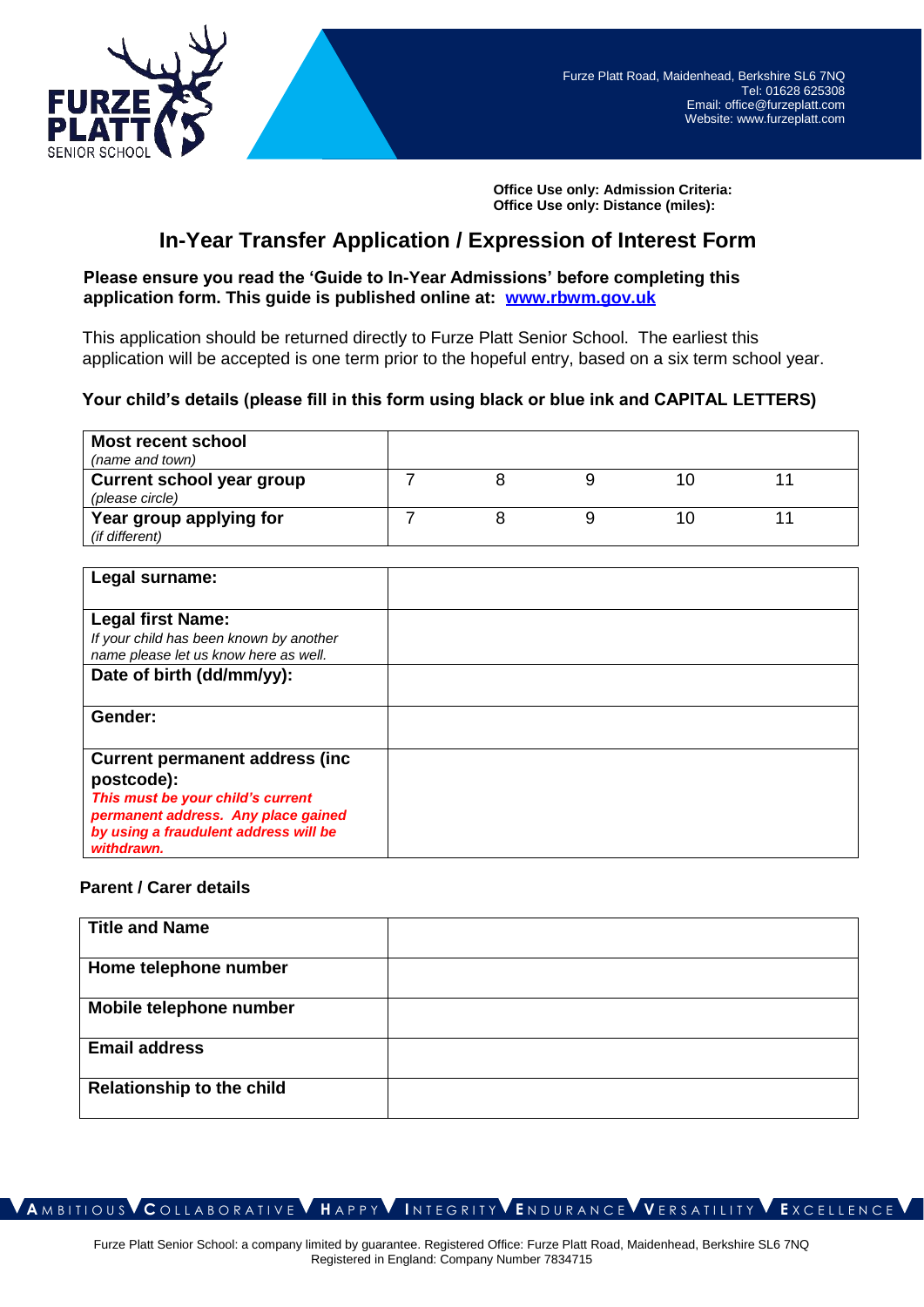## **Additional details (please tick the appropriate box below for each question)**

| <b>Additional details</b>                                                                         | Yes | No |
|---------------------------------------------------------------------------------------------------|-----|----|
| Does your child have a statement of special educational needs or an Education, Health             |     |    |
| and Care Plan (EHCP) If yes, please contact The Children and Young People Disability Service      |     |    |
| on 01628 685878 to further your enquiry.                                                          |     |    |
| Is your child in the care of the Local Authority?                                                 |     |    |
|                                                                                                   |     |    |
| Has your child been absent for a total of more than 4 weeks in the last calendar year?            |     |    |
| If yes, please provide their attendance percentage for this academic year and the previous below. |     |    |
| Has your child ever been given a fixed term exclusion from a school?                              |     |    |
| If yes, please provide further details below.                                                     |     |    |
| Has your child ever been given an internal exclusion from a school?                               |     |    |
| If yes, please provide further details below.                                                     |     |    |
| Has your child ever been permanently excluded from a school?                                      |     |    |
| If yes, please provide further details below.                                                     |     |    |
| Have you had contact with an Education Welfare Officer (EWO) or Social Services?                  |     |    |
| If yes, please provide further details below.                                                     |     |    |

If you have ticked 'Yes' for any of the above, please provide details *(i.e. dates and reasons for exclusions/absences and contact details of EWOs/social workers)* here: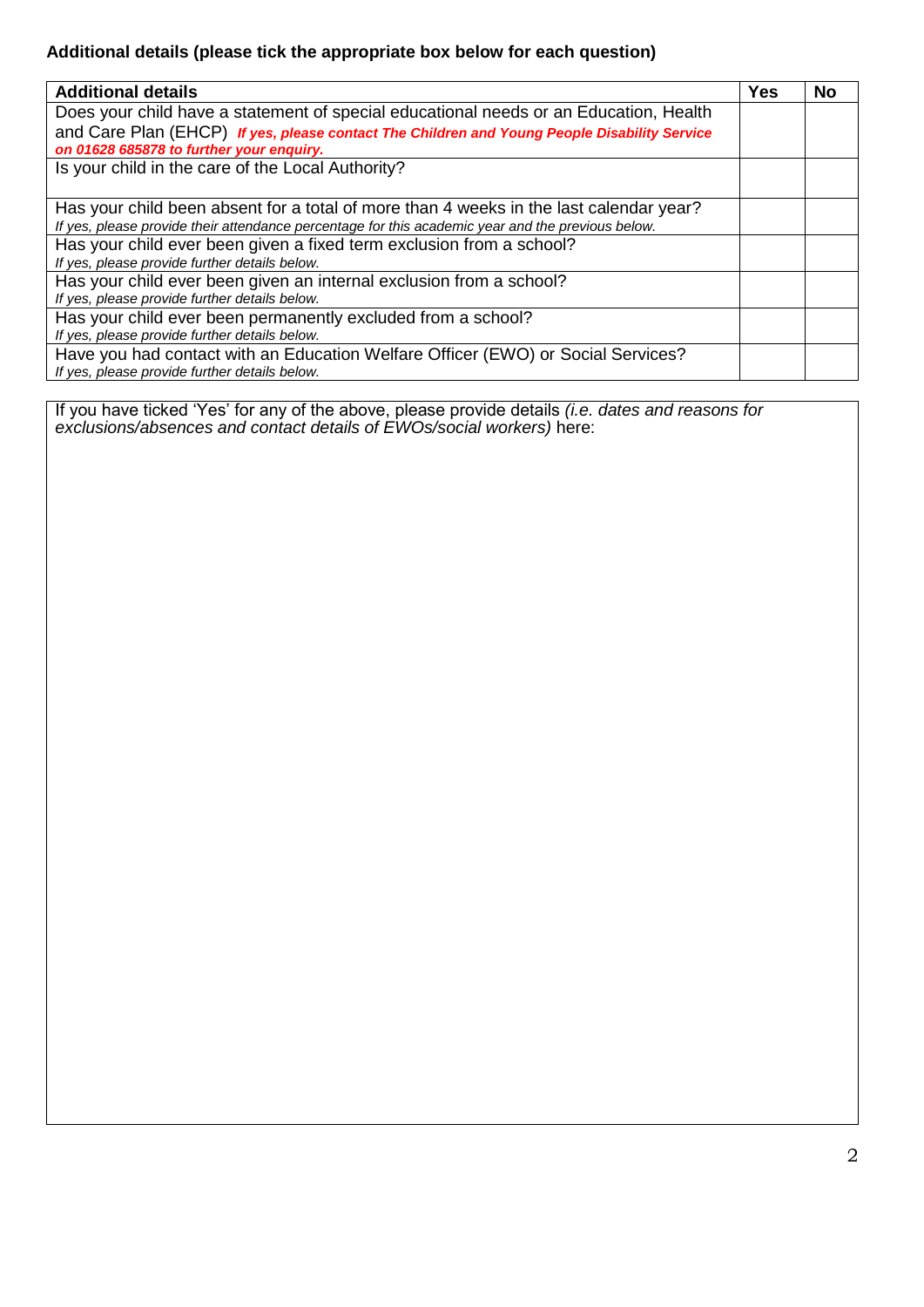## **Please indicate below if your child has any of the following SEN needs.**

Identifying needs now helps us to put in place any necessary strategies to help your child achieve to the best of their ability.

| <b>Educational</b><br><b>Need/Disability</b>                                  | <b>Description</b>                                                                                                                                                                                                                                                                                                                                                                      | <b>Yes</b> | <b>No</b> |
|-------------------------------------------------------------------------------|-----------------------------------------------------------------------------------------------------------------------------------------------------------------------------------------------------------------------------------------------------------------------------------------------------------------------------------------------------------------------------------------|------------|-----------|
| <b>SPECIFIC LEARNING</b><br><b>DIFFICULTIES (SpLD)</b>                        | SpLD is an umbrella term used to cover a range of frequently<br>co-occurring difficulties, more commonly Dyslexia. Dyslexia<br>affects reading and spelling, verbal memory and verbal<br>processing speed but other skills often remain within the<br>'normal' range.                                                                                                                   |            |           |
| <b>MODERATE</b><br><b>LEARNING</b><br><b>DIFFICULTIES (MLD)</b>               | Students described as having MLD have developmental delay<br>resulting in attainments significantly below expected. Generally<br>they will have difficulty with: language, self-esteem,<br>concentration and social skills.                                                                                                                                                             |            |           |
| <b>SEVERE LEARNING</b><br><b>DIFFICULTY (SLD)</b>                             |                                                                                                                                                                                                                                                                                                                                                                                         |            |           |
| <b>PROFOUND &amp;</b><br><b>MULTIPLE LEARNING</b><br><b>DIFFICULTY (PMLD)</b> |                                                                                                                                                                                                                                                                                                                                                                                         |            |           |
| <b>SOCIAL, EMOTIONAL</b><br><b>AND MENTAL</b><br><b>HEALTH (SEMH)</b>         | These students may be withdrawn or disruptive. They may have<br>depression, high anxiety, communication problems, anti-social<br>behaviour, anger and/or threat of violence. These students find<br>it difficult to cope with unstructured activities                                                                                                                                   |            |           |
| <b>SPEECH LANGUAGE</b><br><b>COMMUNICATION</b><br><b>NEEDS (SLCN)</b>         | These students have specific language impairment, including<br>difficulty in understanding and/or making others understand<br>information conveyed through spoken language. They find it<br>hard to understand or use words in context. Words and<br>grammatical patterns may be used incorrectly. They have<br>difficulty in recalling words and therefore have reduced<br>vocabulary. |            |           |
| <b>HEARING</b><br><b>IMPAIRMENT (HI)</b>                                      | Students with hearing impairments range from those who have<br>mild hearing impairment to those who are profoundly deaf; it can<br>be permanent or temporary.                                                                                                                                                                                                                           |            |           |
| <b>VISUAL IMPAIRMENT</b><br>(VI)                                              | Some children are born blind; others lose their sight partially or<br>completely as a result of accidents or illness.                                                                                                                                                                                                                                                                   |            |           |
| <b>MULTI-SENSORY</b><br><b>IMPAIRMENT (MSI)</b>                               |                                                                                                                                                                                                                                                                                                                                                                                         |            |           |
| <b>DISABILITY (PD/OTH)</b>                                                    | A student's physical disability /other difficulty may be a result of<br>illness or injury which may have short or long term<br>consequence.                                                                                                                                                                                                                                             |            |           |
| <b>AUTISTIC SPECTRUM</b><br><b>DISORDER (ASD)</b>                             | ASD can be defined as three different areas of difficulties called<br>the Triad of Impairments. These are difficulties in social<br>interaction, language as used in social communication and the<br>use of symbolism or imagination.                                                                                                                                                   |            |           |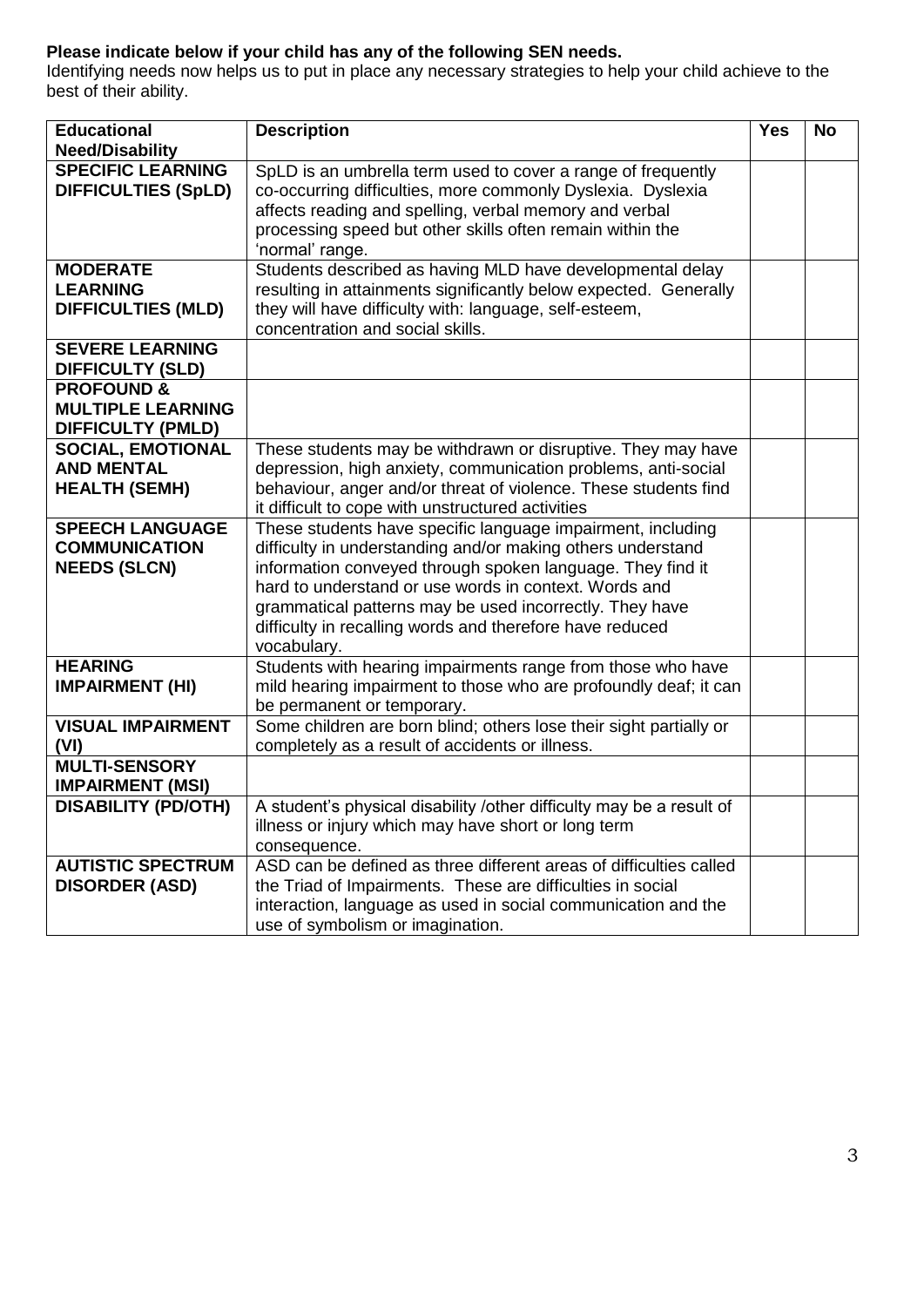## **Transfer details**

| When are you looking to transfer your child? (asap or a date)                                                                                                             |  |
|---------------------------------------------------------------------------------------------------------------------------------------------------------------------------|--|
| Are you transferring schools due to a change of address?<br>If yes, please provide details of your new address and your approximate move-in date.                         |  |
| Are you requesting to transfer schools but not moving address?<br>If yes, please state your reasons below.                                                                |  |
| Are you a Service/Crown Servant family due to move in to the area?<br>If yes, please provide evidence of posting.                                                         |  |
| Does your child have a sibling (brother or sister – this includes half, adopted and<br>foster sibling) currently attending our school?<br>If yes, please provide details. |  |
| Does your child currently have pastoral support, such as counselling, behaviour<br>support, ELSA etc.<br>If yes, please provide details.                                  |  |

If you have ticked 'Yes' for any of the above, please provide further details here:

#### **Curriculum**

Our students study a three year Key Stage 3 programme and a two year Key Stage 4 (GCSE) programme. In the January term of Year 9 our students choose their GCSE options in readiness for Year 10. If you child has already selected their GCSE options please provide further details below.

## **Duke of Edinburgh**

We run the Duke of Edinburgh (DofE) scheme here starting with Bronze in Year 9.

| Is your child currently participating in the DofE scheme?        |  |
|------------------------------------------------------------------|--|
| If yes, what level are they taking part in?                      |  |
| What is their DofE number so we can transfer their details over? |  |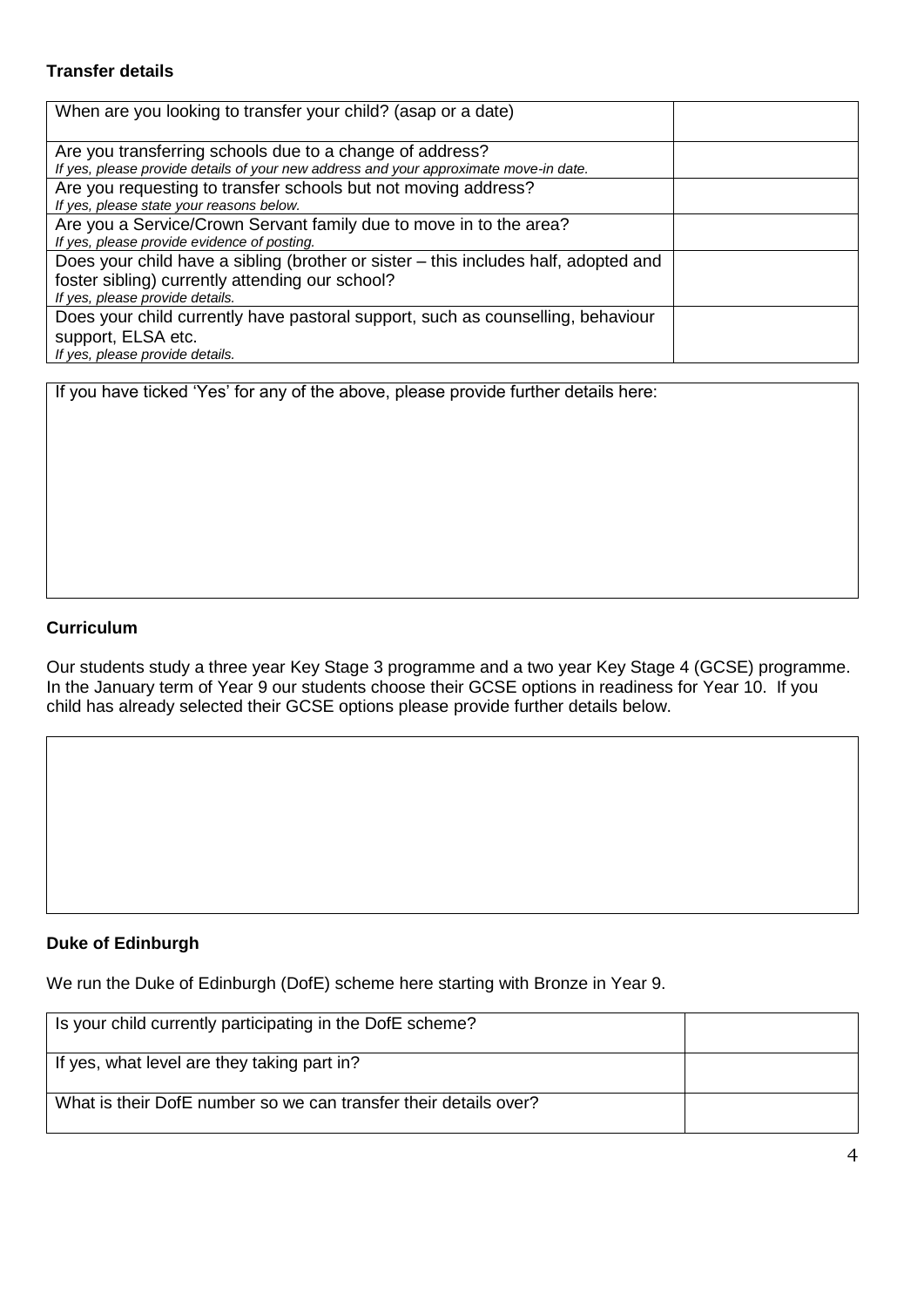**Please use the box below to note down your reasons for requesting an In-Year Transfer, along with the reasons why you are applying to our school.**

## **Headteacher's comments and signature**

**If you are transferring from a school you must discuss the transfer with your child's current Headteacher and get this section signed by them. In addition we require your child's attendance record for the current and previous academic year. This form will be returned if the Headteacher signature is not provided.**

| <b>Headteacher signature</b> |  |
|------------------------------|--|
| <b>Print Name</b>            |  |
|                              |  |
| <b>Date</b>                  |  |
|                              |  |